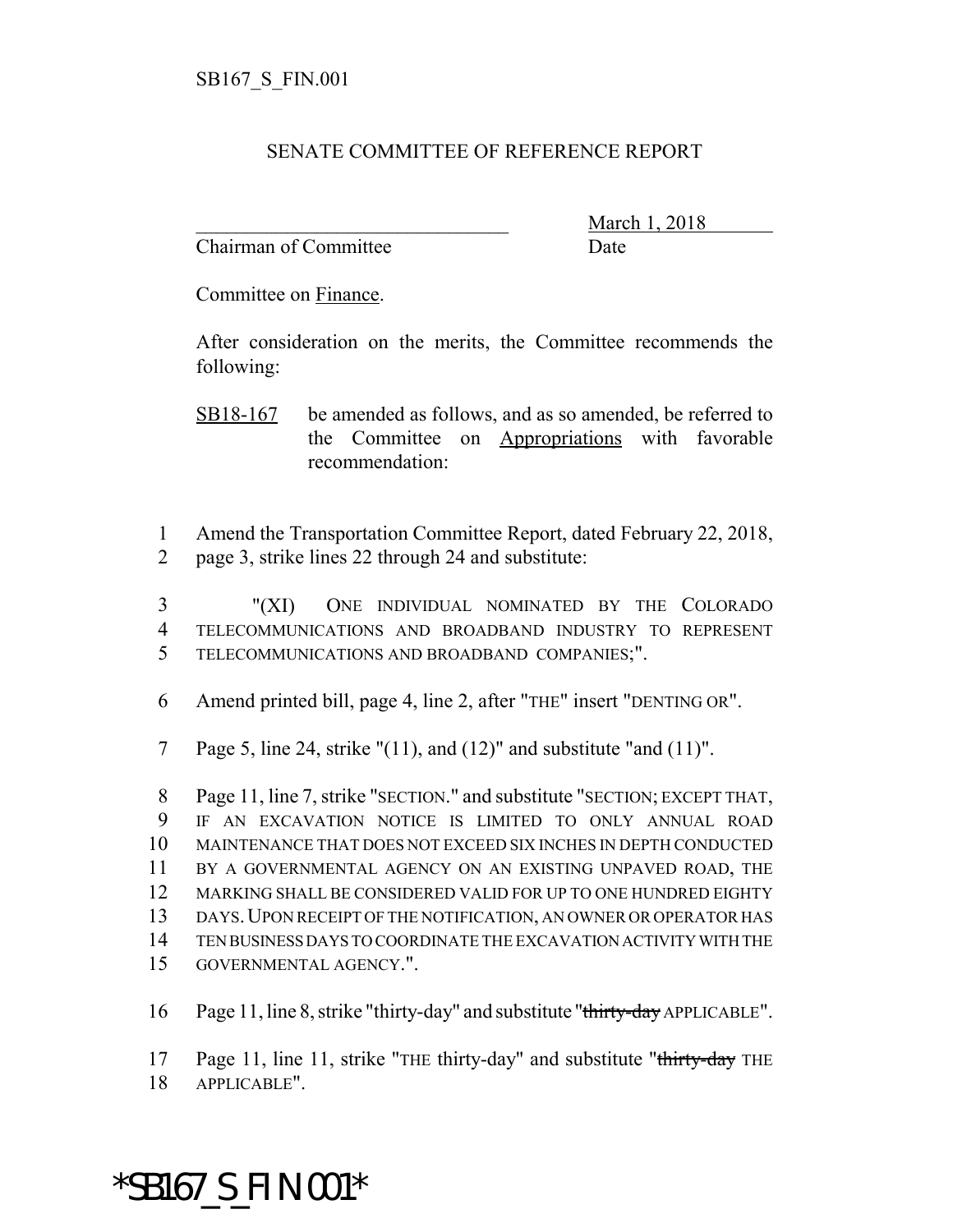- Page 14, line 13, after "ANY" insert "INTERSTATE OR INTRASTATE".
- Page 14, line 15, after "EXCAVATOR" insert "OR PERSON THAT CAUSED THE DAMAGE".
- Page 15, strike lines 2 through 9.
- Page 15, line 22, strike "AND".
- Page 15, after line 26 insert:

 "(C) POLICIES AND BEST PRACTICES TO IMPROVE EFFICIENCY AND COST SAVINGS TO THE 811 PROGRAM, INCLUDING THE REVIEW, ESTABLISHMENT, AND PERIODIC UPDATING OF INDUSTRY BEST STANDARDS, TO ENSURE THE HIGHEST LEVEL OF PRODUCTIVITY AND SERVICE FOR THE BENEFIT OF BOTH EXCAVATORS AND OWNERS AND OPERATORS; AND".

 Page 16, line 6, after the period add "THE MEMORANDUM OF UNDERSTANDING MUST INCLUDE PROVISIONS OUTLINING THE ROLES AND RESPONSIBILITIES OF THE SAFETY COMMISSION REGARDING STATEWIDE ENFORCEMENT AND THE ROLES AND RESPONSIBILITIES OF THE NOTIFICATION ASSOCIATION IN ADMINISTERING THE NOTIFICATION ASSOCIATION AS OUTLINED IN SECTION 9-1.5-105.".

- Page 23, line 23, after the semicolon add "AND".
- Page 23, strike lines 24 and 25.

Reletter succeeding paragraph accordingly.

Page 24, after line 27 insert:

- "**SECTION 5.** In Colorado Revised Statutes, 9-1.5-104.5, **amend**
- 

23  $(3)(c)$  as follows:

 **9-1.5-104.5. Civil penalties - applicability.** (3) (c) The penalties AND REMEDIES provided in this article *1.5* are in addition to any other remedy at law or equity available to an excavator or to the owner or operator of a damaged underground facility, AND SECTIONS 9-1.5-104.2 AND 9-1.5-104.4, REGARDING THE SAFETY COMMISSION'S ENFORCEMENT AUTHORITY, DO NOT LIMIT OR RESTRICT ANY OTHER REMEDY AT LAW OR

EQUITY AVAILABLE TO AN EXCAVATOR OR TO THE OWNER OR OPERATOR

## \*SB167\_S\_FIN.001\* -2-